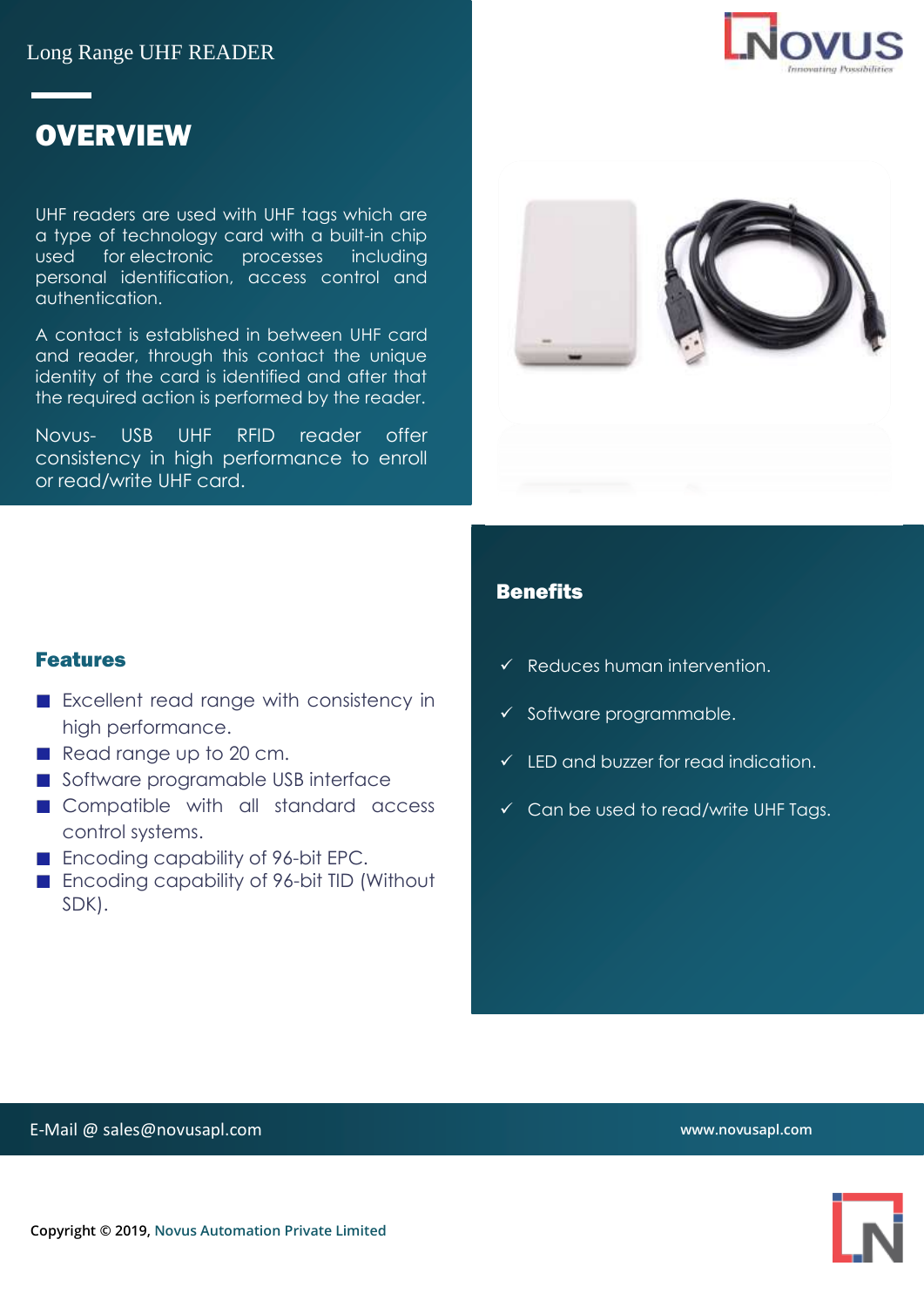## Specifications

| <b>Parameters</b>         | <b>Description</b>                |
|---------------------------|-----------------------------------|
| <b>Model</b>              | <b>NS-500-USB</b>                 |
| <b>Frequency</b>          | 865~868 MHz or 902~928 (optional) |
| <b>Antenna Type</b>       | <b>Built-in</b>                   |
| <b>Communication Port</b> | USB (Virtual Serial Port)         |
| <b>Protocol</b>           | ISO18000-6C (EPC-GEN2)            |
| <b>Reading Range</b>      | 20 cm                             |
| <b>RF</b> power           | 10 dB (adjustable)                |
| <b>Work Mode</b>          | Read Only or read/write           |
| <b>Power</b>              | 5 V                               |
| <b>Operating Temp</b>     | $-10^{\circ}$ $- +55^{\circ}$     |
| <b>Storage Temp</b>       | $-20^{\circ}$ +75°                |
| <b>Reading Clue</b>       | Buzzer, LED                       |
| <b>Dimension</b>          | 105x70x10 mm                      |
| Package                   | Reader, USB Cable                 |
|                           |                                   |